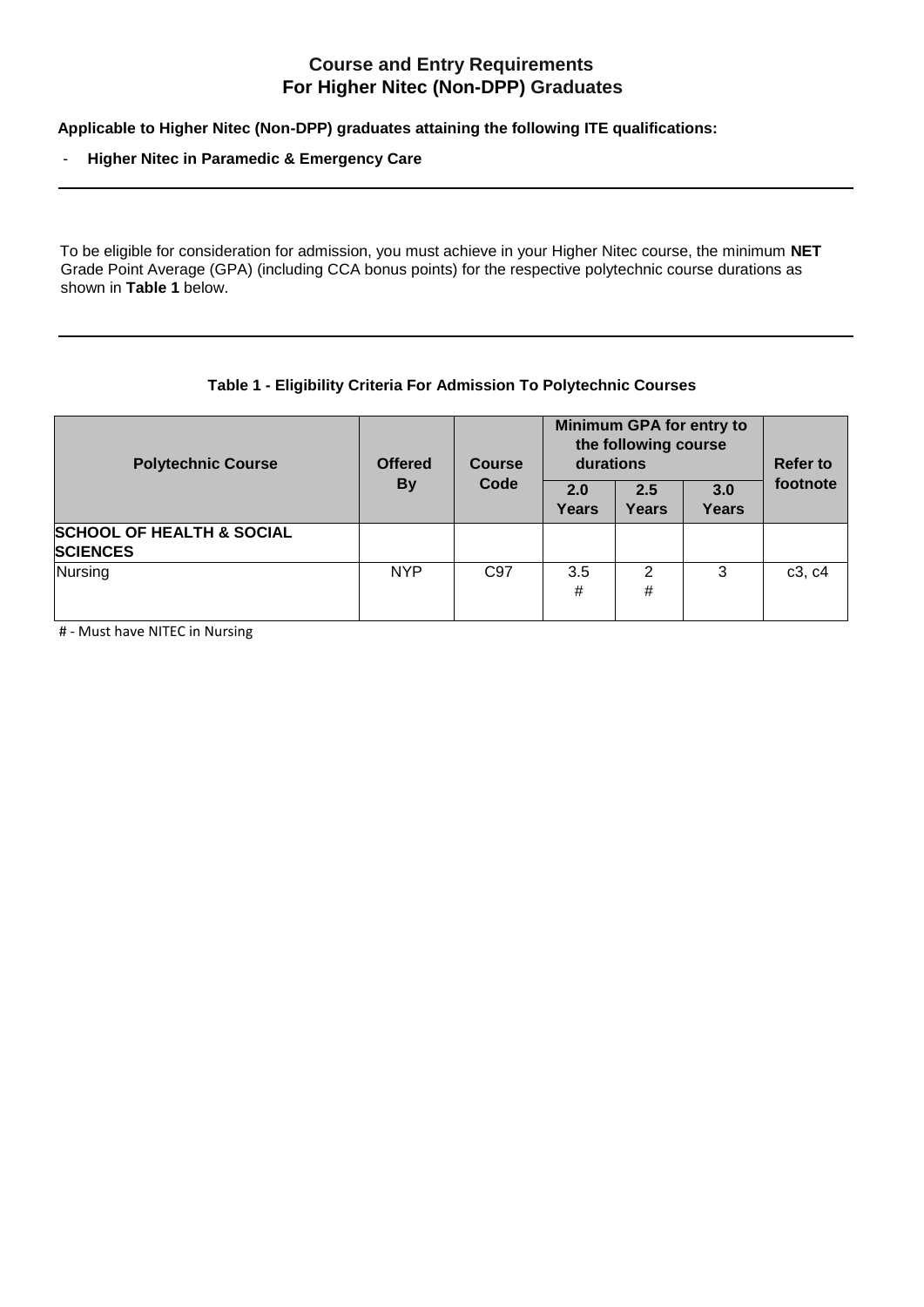## **Footnotes:**

c1

Applicants applying these courses must ensure that they do not suffer from either colour vision deficiency or hearing deficiency.

c2

Applicants applying for these courses must ensure that they do not suffer from colour vision deficiency.

c3

Application for 2.5 years Nursing course is in Jan 2019 but the course commencement date is in Oct 2019.

c4

Course commencement date for 2 and 3 years Nursing course is in April 2019.

c5

Applicants with colour vision deficiency will be required to attend an interview to determine their suitability for admission to the course.

c6

All Higher Nitec graduates applying for Direct Entry to Year 2 must have passed ITE Bridging Mathematics programme (BM1) or obtained at least a C6 grade in GCE 'O' levelMathematics.